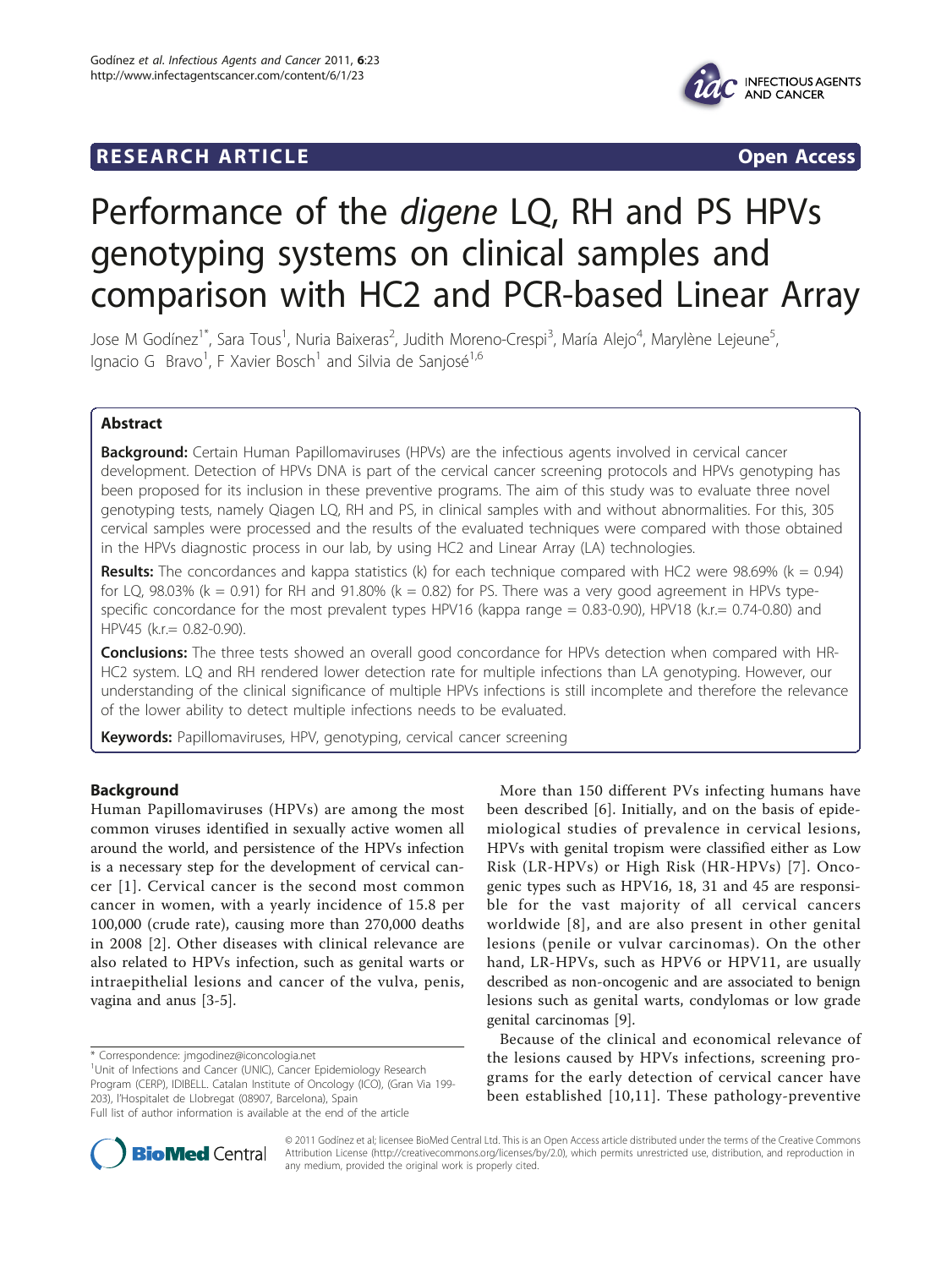programs are based on cytology as a first step and have incorporated more recently HPVs detection as a supplementary test. However, since infection by different HPVs implies differential risk for the development of cervical cancer [\[7](#page-8-0),[12,8\]](#page-8-0), it has been proposed that HPVs genotyping should be implemented as part of the HPVs testing for cervical cancer screening programs [\[13](#page-8-0)]. Several commercial methods for HPVs detection have been developed and tested [[14\]](#page-8-0) in an effort for obtaining robust and easy-to-use technology. Among them, the FDA-approved Hybrid Capture 2 test (HC2; Qiagen, Gaithersburg, MD, USA) is the most used methodology for clinical purposes. HC2 technology has been evaluated in several clinical assays, with better results than cytology regarding sensitivity for HPV-related cytological abnormalities detection [\[15,16](#page-8-0)]. HC2 is a HR-HPV-specific test for the detection of 13 HPVs: namely HPV16, 18, 31, 33, 35, 39, 45, 51, 52, 56, 58, 59 and 68. This test detects HR-HPV in clinical samples, but the readout refers to the presence/absence of the tested viruses, and therefore cannot distinguish between single and multiple infections and cannot resolve the presence of multiple HPVs in one sample [[17](#page-8-0)].

HC2 has been proposed and used as a reference methodology for clinical HPV detection [[18](#page-8-0)]. However, no technology has been considered as a "gold standard" for HPV genotyping in clinical samples, so all new proposed technologies need to be compared with previous results for assessing its validity and capacity to detect HPVs.

One of the most used genotyping methods, as well in research and as in clinical use, is the Linear Array (LA; Roche Molecular Systems, Branchburg, NJ, USA). This hybridization, strip-based technique allows to identify 37 different HPVs, [\[19](#page-8-0)] spanning HR-HPVs, LR-HPVs and other HPVs with still unclear differential association to malignancy. LA has been used in HPVs detection and genotyping in large epidemiological studies [\[20](#page-8-0),[21\]](#page-8-0), and has been proposed as a valid methodology for clinical detection of HPVs in paraffin-embedded samples [[22,23\]](#page-8-0).

The present study was designed to compare the performance of three new HPVs genotyping methods, namely digene HPV Genotyping LQ Test, digene HPV Genotyping RH Test and digene HPV Genotyping PS Test, with previous data from our HPVs diagnostic lab. Baseline data were obtained by means of HC2 and LA in the context of screening activities.

# Methods

#### Clinical specimens and HC2 screening

Since 2006, Catalonia (Spain) has a population-based program for cervical cancer to regulate cervical cytology frequency and to reincorporate women with poor screening history into the normalized monitorization Page 2 of 10

track. HPVs DNA detection using HC2 was introduced for this later group as an adjuvant of cytology. In the context of this preventive program, HC2 is also indicated in the atypical squamous cells of undetermined significance (ASC-US) triage.

Four hundred (400) cervical samples were obtained in a retrospective way from four different centers participating of this cervical cancer screening program: University Hospital of Girona, Hospital Consortium of Vic, Bellvitge University Hospital and Hospital of Tortosa Verge de la Cinta. The criteria for the selection of the samples were established in the working protocol as follow: 90% of HC2+ samples and 10% of HC2- samples. With this criterion, the samples were randomly selected from the tested population in the four participating centers.

Patients included in this program were women attending regular gynecologic visit, aged >40 years old with no cytology in the five previous years (27.2% of the sample size); women with ASC-US diagnosis in cytology (63.6%); women in a follow-up protocol after surgery or previous HC2+ test 9.2%). The cytological diagnoses were classified according to the Bethesda System (Table 1). The mean age of the involved patients was 37.3 years old (range 17-82). The final sample size was  $n = 305$  samples that were finally analyzed with the five techniques, after excluding samples due to technical issues (e.g. not enough material or invalid samples for some of the protocols). All patients' data were anonymized and the samples were identified with a numerical key.

The samples were collected in digene Specimen Transport Medium (STM) and tested for HR-HPVs by HC2. Briefly, the samples were denatured and then incubated with RNA probes for the HPVs types detected by the

| Table 1 HPV DNA results by HC2 at entry and |  |  |  |
|---------------------------------------------|--|--|--|
| concomitant cervical cytology diagnosis.    |  |  |  |

|                 | N   | %      | $N^*$ | $%$ *  |
|-----------------|-----|--------|-------|--------|
| HPV -           | 35  | 8.75   | 35    | 11.48  |
| <b>NEGATIVE</b> | 35  | 8.75   | 35    | 11.48  |
|                 |     |        |       |        |
| $HPV+$          | 365 | 91.25  | 270   | 88.52  |
| ASC-US          | 261 | 65.25  | 182   | 59.67  |
| <b>HSIL</b>     | 9   | 2.25   | 7     | 2.30   |
| <b>LSIL</b>     | 9   | 2.25   | 9     | 2.95   |
| <b>NEGATIVE</b> | 35  | 8.75   | 33    | 10.80  |
| <b>MISSING</b>  | 51  | 12.75  | 39    | 12.80  |
| <b>TOTAL</b>    | 400 | 100,00 | 305   | 100.00 |

The first two columns show the data of all selected women. The last two columns (marked as \*) show the data of samples finally tested with all the techniques.

"ASC-US": Atypical Squamous Cells of Undetermined Significance; "CIN": Cervical Intraepithelial Neoplasia; "HSIL": High Grade Squamous Intraepithelial Lesion; "LSIL": Low Grade Squamous Intraepithelial Lesion.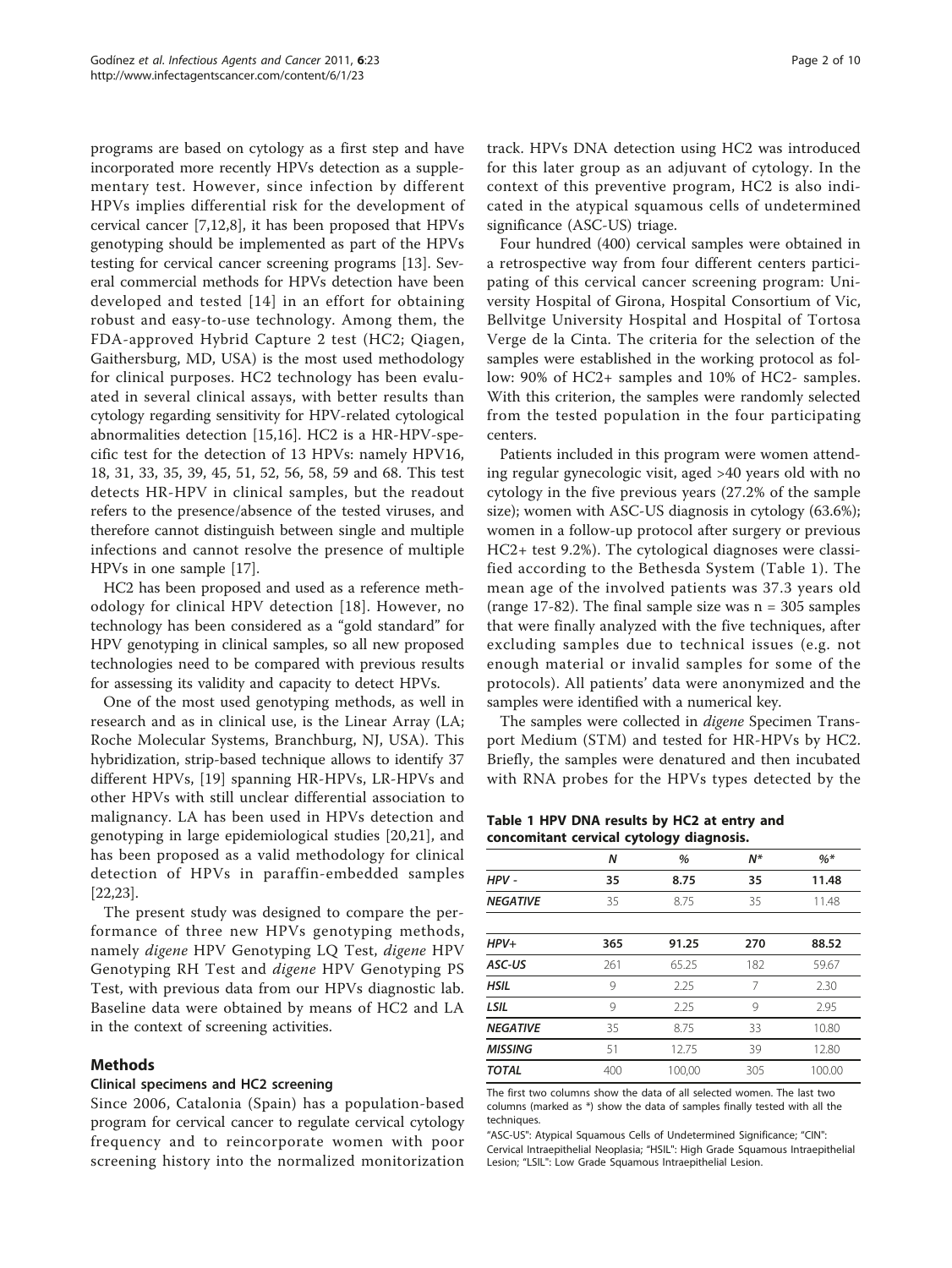HC2 kit. The DNA-RNA hybrids are captured with antibodies attached to the wells of the working plate and the reaction is revealed with chemiluminescent signal. This signal is measured in a microplate luminometer, and quantified as Relative Luminescence Units (RLU) for each tested sample. The result of the test is expressed as RLU relative to the cut-off value of the technique, RLU/CO (HR-HPV negative 0<RLU/ CO<0.99; HR-HPV positive RLU/CO≥1).

#### DNA isolation

The remaining material from the HC2 denaturation protocol was aliquoted in two subsamples. Each half was used for DNA extraction with the purification system proposed by the manufacturers of the different genotyping systems. For LA genotyping, DNA was extracted with the AMPLICOR AmpliLute DNA Extraction Kit (Roche, reference 03750540 190). For LQ and RH genotyping, DNA was extracted with the QIAamp MinElute Virus Spin Kit (Qiagen, reference 57704). In both cases, the extraction was performed manually, according to the manufacturer's instructions.

#### Genotyping

#### 1. - Linear Array

The DNA was first amplified and genotyped with the LA technology as part of a follow-up study. This methodology can amplify 37 different HPVs: HPV6, 11, 16, 18, 26, 31, 33, 35, 39, 40, 42, 45, 51, 52, 53, 54, 55, 56, 58, 59, 61, 62, 64, 66, 67, 68, 69, 70, 71, 72, 73, 81, 82, IS39 (HPV82 subtype), 83, 84, and CP6108 (HPV89 subtype) (Table 2) using the degenerate PGMY5+/6+ PCR system and obtaining biotin-labeled amplimers of 450 bp on the L1 gene [[24,19\]](#page-8-0). The PCR reaction also included an additional primer pair targeting the human  $\beta$ -globin gene, giving a 268 bp fragment as internal control. Genotyping was performed in an automated system, Auto-LiPA 48 (Tecan Austria GmbH, distributed by Innogenetics). The amplimers were denatured and transferred to the typing tray containing the genotyping strips coated with HPVs and  $\beta$ -globin probes. The reaction of the amplimer and the probe appears as a colored line in the strip. The result of each sample was compared with the standard guide to evaluate the presence/absence of the different HPVs.

# 2. - LQ Test

The digene LQ genotyping system is a bead-based xMAP technology for the detection of 18 HR-HPVs: HPV16, 18, 26, 31, 33, 35, 39, 45, 51, 52, 53, 56, 58, 59, 66, 68, 73 and 82 [\[25,26](#page-8-0)]. Briefly, the probes for HPV DNA detection are linked to coloured micro-beads, one colour per HPV genotype detected. The micro-beads are scanned by a two-laser system, one of the lasers identifying the bead and the other one detecting the presence/absence of the linked amplimer. An internal control for the detection of  $\beta$ -globin amplimers is included in the beads mix. The extracted DNA is amplified with the GP5+/6+ PCR system, generating biotinylated 150 bp amplicons on the L1 gene. The biotinylated amplimers were mixed with the micro-beads under controlled conditions of temperature and shaking. A conjugate for the detection was then added to the mix and the final dilution read in a plate using a LiquiChip 200 Workstation MDD (QIAGEN, Gaithersburg, USA). The results were analyzed and presented with the Software Package QIAplex MDD (QIAGEN, Gaithersburg, USA). 3. - RH Test

The RH Test is a system for the detection of 18 HR-HPVs: HPV16, 18, 26, 31, 33, 35, 39, 45, 51, 52, 53, 56, 58, 59, 66, 68, 73 and 82 [[27,28](#page-8-0)]. The specific probes are immobilized onto nitrocellulose strips, including one probe for the detection of an internal control using human  $\beta$ -globin amplicon. After amplification with GP5  $+$ /6+ PCR, the products are added to the plate containing the strips. Under stringent conditions, the amplicons hybridize with the probes and the result visualized by adding a conjugate and a substrate, whose reaction with the hybrids produces a colored band. The genotyping was performed in an automated system, Auto-LiPA 48 (Tecan Austria GmbH, distributed by Innogenetics).

# 4. - PS Test

PS Test is a HC2-based genotyping system for the specific detection of the three most significant HPVs, namely HPV16, 18 and 45, and conceived as a "second-step" after performing HC2 and having obtained HR-HPV positive results. The working protocol is

|  |  | Table 2 HPV genotypes detected by the different techniques |  |  |  |  |
|--|--|------------------------------------------------------------|--|--|--|--|
|--|--|------------------------------------------------------------|--|--|--|--|

|                 | - -                                                                                                                                                        |
|-----------------|------------------------------------------------------------------------------------------------------------------------------------------------------------|
| <b>TEST</b>     | <b>DETECTED GENOTYPES</b>                                                                                                                                  |
| HC <sub>2</sub> | HPV16, 18, 31, 33, 35, 39, 45, 51, 52, 56, 58, 59, 68                                                                                                      |
| LA              | HPV6, 11, 16, 18, 26, 31, 33, 35, 39, 40, 42, 45, 51, 52, 53, 54, 55, 56, 58, 59, 61, 62, 64, 66, 67, 68, 69, 70, 71, 72, 73, 81, 82, 83, 84, IS39, CP6108 |
| RH              | HPV16, 18, 26, 31, 33, 35, 39, 45, 51, 52, 53, 56, 58, 59, 66, 68, 73, 82                                                                                  |
| LQ              | HPV16, 18, 26, 31, 33, 35, 39, 45, 51, 52, 53, 56, 58, 59, 66, 68, 73, 82                                                                                  |
| PS              | HPV16, 18, 45                                                                                                                                              |

HC2: Hybrid Capture 2 System; LA: Linear Array.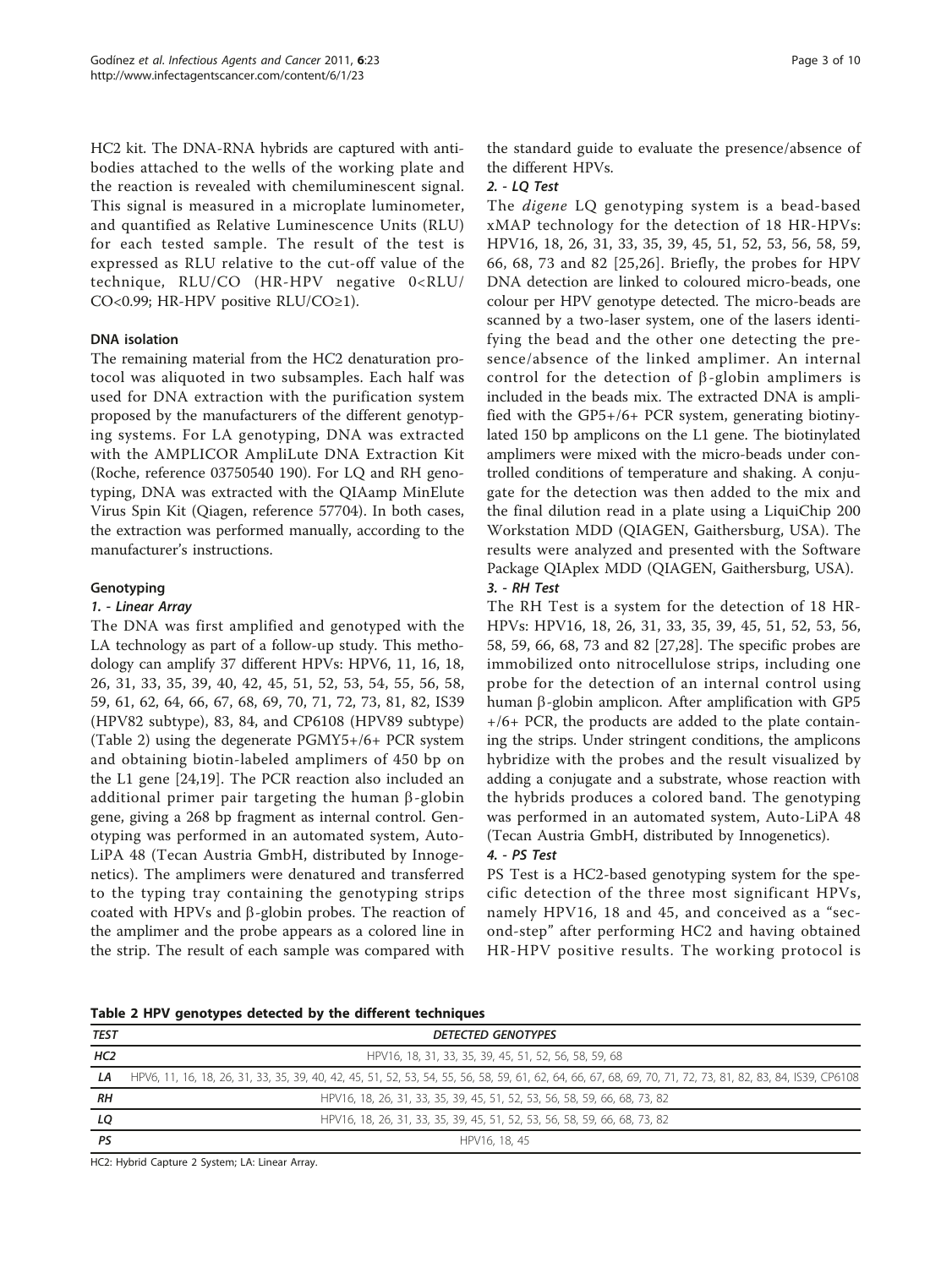<span id="page-3-0"></span>similar to HC2 but each sample is only tested against three different sets of HPV-specific probes. Each of these sets is a mix of 25-long oligonucleotides with targets distributed throughout the full-length of the corresponding viral genomes showing no cross-reactivity with LR-HPVs. Briefly, the samples are denatured and incubated with the probes. RNA/DNA hybrids are linked to specific probes (one genotype per well and sample) and the chemiluminiscent signal of the reaction is read and measured by a luminometer. In the same way as HC2, positive and negative calibrators as well as positive and negative controls for each probe are included in the working plate and provide the reference cut off values for calculation of the RLU/CO final results.

# Statistical Methods

HPVs detection rates were calculated for each technique. For the comparison of the results, only HPVs genotypes shared by the different assays were considered, i.e. when probes for the detection of the genotype in the samples are included in HC2/LA but not in other of the analyzed tests, the sample is consider as HPVs negative for the test. For the analyses of single/multiple infections, only HPVs genotypes shared by the compared techniques were included in the comparisons.

Percent of concordance (and 95% Confidence Intervals (CI)), agreement in positives (CI 95%) and agreement in negatives (CI 95%) for each technique were assessed taking as a reference the HC2 and LA results. Cohen's kappa statistic and McNemar's p-value were calculated for the comparison of each test with LA results, established as reference value for this comparative study. Kappa index indicates the strength of the concordance between techniques (based on a Normal distribution) and ranks from 0 to 1.00 (<0.20: Poor; 0.21-0.40: Weak; 0.41-0.60: Moderate; 0.61-0.80: Good; 0.81-1.00: Very Good) [[29](#page-8-0)]. Standard error for kappa is calculated by the method described by Fleiss and coworkers 1969 [[30](#page-8-0)]. McNemar's p-value indicates whether the discordant cases between LA and each technique are randomly distributed ( $p$ -value<0.05).

#### Results

# Comparison of HPVs detection and overall concordances: HC2 vs LQ/RH/PS

According to HC2 results, 270 of the 305 samples (88.5%) were positive for HR-HPVs. After LA analysis, none of the samples showed LR-HPV single infection, and all HC2-negative samples tested also negative for LA, LQ, RH and PS. Thus, no cross-reactivity with LR-HPV was detected in the analyses of the samples.

Among all the HPVs DNA-positive samples tested with LA, HR-HPVs single and multiple HPVs infections were detected in 44.8% and 55.2% of the cases, respectively.

For the comparison of HPV positivity and type-specific detection rates, only HPVs genotypes common to the compared assays were considered. With this, HPV positivity for LQ was 86, 9%, for RH was 86, 2% and 29, 8% for PS. LQ and RH techniques rendered lower frequencies than LA for multiple infections, (Table 3).

When the three techniques (LQ, RH and PS) were compared with HC2 for positivity, concordance was high: 98.7% (*kappa* (*k*.)= 0.94) for LQ; 98.0% (*k*. 0.91) for RH; and  $91.8\%$  (k. 0.81) for PS. The agreement of any of the tested technique with HC2/LA, with regard to positivity, ranged between 80.0% and 98.9%. PS was the one with the lowest sensitivity, mainly due to its low HPV16 detection rate in single infections. These concordance values decreased when analyzing separately by single and multiple infections (Table [4](#page-4-0)).

In order to evaluate a more clinical approach to the analyses, these were performed including only genotypes detectable by HC2. With this, five possible HR-HPV genotypes were excluded (HPV26, 53, 66, 73 and 82). The only difference with respect to the full analysis was found in multiple infections detection with LQ test. Contrary to the observation with the 18 genotypes analysis, no statistically significant difference was found when comparing LA detection of multiple infection with

| Table 3 HPV positive samples, single and multiple infections per assay among the 305 samples included in the study. |  |
|---------------------------------------------------------------------------------------------------------------------|--|
|---------------------------------------------------------------------------------------------------------------------|--|

|                          |     | $HPV+$ |     | Single infections | <b>Multiple infections</b> | D <sup>&amp;</sup> |        |
|--------------------------|-----|--------|-----|-------------------|----------------------------|--------------------|--------|
| TEST (common genotypes)* | N   | $%$ ** | N   | %#                | N                          | %#                 |        |
| HC2/LA vs. LQ or RH      | 267 | 87.54  | 152 | 56.93             | 115                        | 43.07              |        |
| LQ                       | 265 | 86.89  | 173 | 65.28             | 92                         | 34.72              | 0.048  |
| <b>RH</b>                | 263 | 86.23  | 194 | 73.76             | 69                         | 26.24              | < 0.01 |
| HC2/LA vs. PS            | 110 | 36.07  | 101 | 91.82             | Q                          | 8.18               |        |
| PS                       | 91  | 29.84  | 87  | 95.60             | 4                          | 4.40               | 0.278  |

"\*": Common genotypes for HC2/LA vs LQ or RH: HPV16, 18, 26, 31, 33, 35, 39, 45, 51, 52, 53, 56, 58, 59, 66, 68, 73, 82; Common genotypes for HC2/LA vs PS: HPV16, 18, 45 "\*\*": % among total of tested samples (n = 305); "#": % among positive samples; HC2: Hybrid Capture 2 System; LA: Linear Array;"&": p-value for the comparison of the proportion of multiple infections between LA and LQ, RH and PS.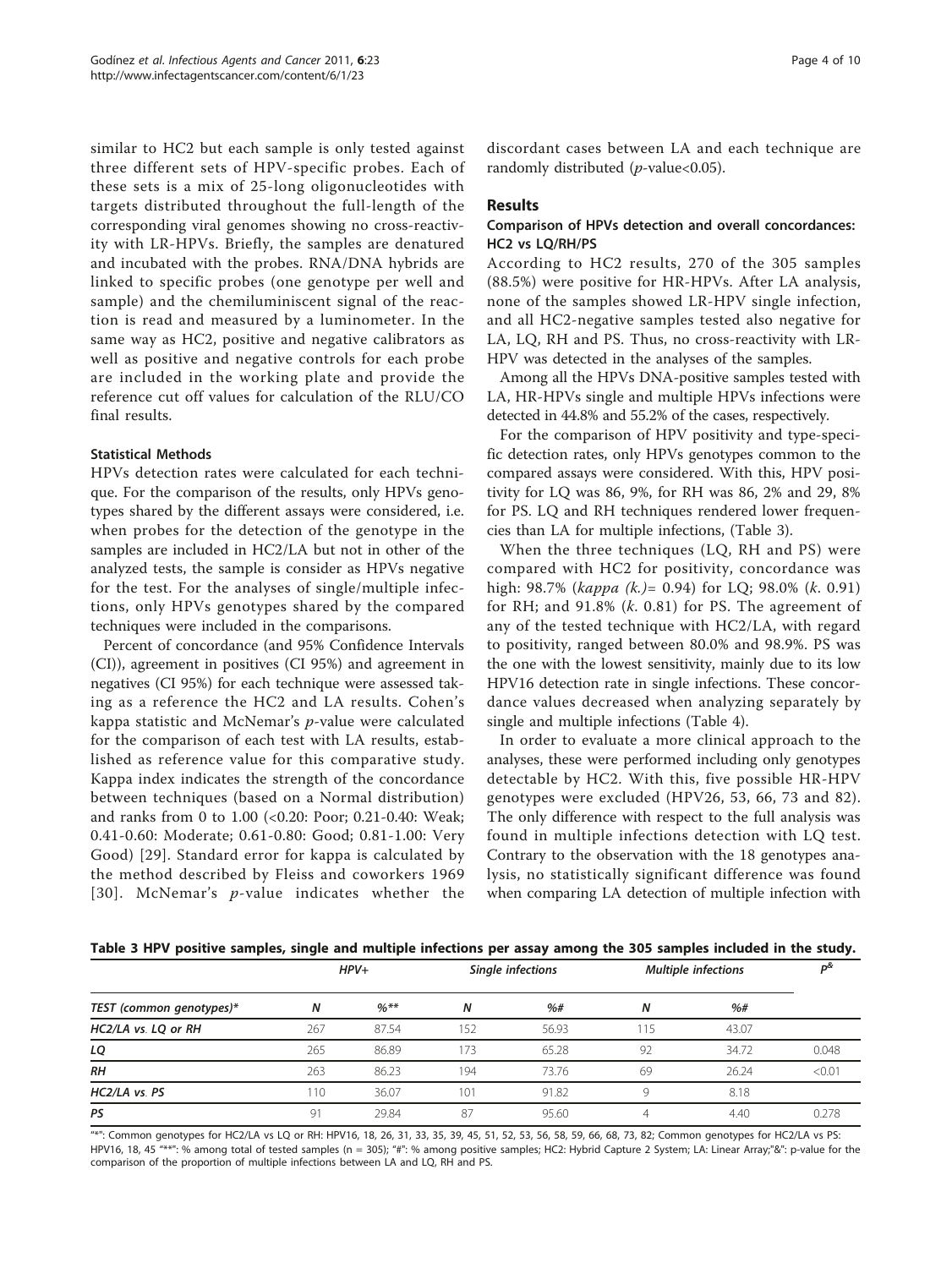|                                                           |                     | <b>ASSAY</b>        |                        |
|-----------------------------------------------------------|---------------------|---------------------|------------------------|
| <b>NEGATIVE vs. POSITIVE</b>                              | $LQ$ (N = 265+/40-) | $RH (N = 263+/42-)$ | $PS (N = 91/214-)$     |
| % concordance (95% CI)                                    | 98.69 (96.68-99.64) | 98.03 (95.77-99.27) | 91.80 (88.14-94.62)    |
| Kappa index (95% CI)                                      | $0.94(0.88-0.99)$   | $0.91(0.84 - 0.98)$ | $0.81$ $(0.75 - 0.88)$ |
| Agreement among positives (95% CI)                        | 98.88 (96.75-99.77) | 98.13 (95.68-99.39) | 80.00 (71.30-87.02)    |
| Agreement among negatives (95% CI)                        | 97.37 (86.19-99.93) | 97.37 (86.19-99.93) | 98.46 (95.57-99.68)    |
| <b>NEGATIVE VS. POSITIVE SINGLE VS. POSITIVE MULTIPLE</b> | LQ                  | <b>RH</b>           | PS                     |
| % concordance                                             | 75.74 (70.53-80.44) | 75.08 (69.83-79.84) | 89.84 (85.88-92.99)    |
| Kappa index (95% CI)                                      | $0.59(0.50-0.67)$   | $0.57(0.48-0.66)$   | $0.78$ $(0.71 - 0.85)$ |
| Agreement among positives single infection (95% CI)       | 82.89 (75.95-88.51) | 89.47 (83.47-93.86) | 78.22 (68.90-85.82)    |
| Agreement among positives multiple infection (95% CI)     | 59.13 (49.57-68.21) | 48.70 (39.27-58.19) | 33.33 (7.48-70.07)     |

<span id="page-4-0"></span>Table 4 Concordance values between LQ, RH and PS techniques for HPV DNA detection using HC2/LA as reference values

"CI": Confidence Interval; "% Concordance" and "Kappa index (95% CI)": referred to HC2 result.

LQ assay (P value with 18 genotypes = 0.048 vs. P value with 13 genotypes  $= 0.329$ ).

#### Comparison of HPV genotyping results: LA vs LQ/RH/PS

The previous results obtained with LA showed that positives for each of the 37 detectable genotypes, except HPV69 and HPV64, were found in at least one of the samples. The viruses most frequently found were HPV16, 31, 58, 51 and 56 were with the three genotyping methods (Table [5\)](#page-5-0)

When comparing LA and LQ/RH, 169 samples (55.4%) were totally concordant and only thirteen (4%) were totally discordant. For the rest of the samples partial concordance was detected: i.e. LA showed at least one genotype not detected by LQ/RH. On the other hand, LQ and RH tests detected a higher number of infections than LA for some genotypes, such as HPV16, 18, 45, 56 and 82 for LQ; and HPV16, 18, 56 and 82 for RH (Table [5](#page-5-0)). For the PS test, which includes only three HPVs genotypes, 74 of the 94 genotyped samples were totally concordant with LA results and 17 were totally discordant. Most of the discordant samples (14/17) were positive for three or more different HPVs genotypes by LA. The exact kappa values and ranges for type-specific concordance comparisons are shown in Table [5.](#page-5-0)

The main differences were found in the concordance analyses. Although the concordances were good or very good, the distribution of the discordant was non-random for some genotypes, such as HPV16 for PS and HPV51, 56, 58 and 59 for LQ and/or RH. Some other HPVs types showed weak concordance and/or non-randomly distributed discordant, namely HPV26, 52, 53 and 68 and 73 (Figure [1](#page-6-0)).

#### **Discussion**

In this study we compared the performance of three new HPVs genotyping technologies, namely digene LQ,

RH and PS Genotyping Tests, with FDA-approved HC2 technique for HPVs positivity/negativity, and with LA methodology for HPVs genotyping, using clinical samples with and without HPVs infection. Statistical analyses of the data showed very good concordance for HPVs detection for all the techniques (range 91.8% - 98.7%), and the kappa indexes of the concordances for the two most relevant HPVs in cervical cancer were between 0.82-0.90 for HPV16 and 0.74-0.79 for HPV18.

HC2 is the most widely used technology for HPVs detection [\[16,31\]](#page-8-0) and has been proposed as a reference for the comparison of new techniques [\[18\]](#page-8-0). It includes probes for thirteen different HR-HPVs. The HC2 protocol performed in our lab cannot detect LR-HPVs, and the results provide exclusively information on the presence/absence of HPVs DNA, without further genotyping ability.

The concordance in HPVs detection is above 90% for all the compared techniques. In the case of agreement in positives LQ and RH tests rendered values of 98.9% and 98.1% respectively while PS test showed an 80.0%, when compared with HC2. Regarding agreement in negatives all LQ, RH and PS displayed values higher than 97%.

The observed differences in the detection rates by assay when compared with HC2 were not statistically significant. Part of the variability could be explained by technical and design issues. First, the study is based on a retrospective design and the working protocols were performed in samples previously obtained. These samples were initially tested for HC2 and LA and aliquots of material, both DNA and denatured STM, were kept frozen at -80°C. For PS test, the material used was the denatured one remaining from the HC2 testing. A decrease in the RLU/CO signal is expected after re-testing the same sample two or more times with HC2 technology [[32](#page-8-0)], this decrease being greater if the material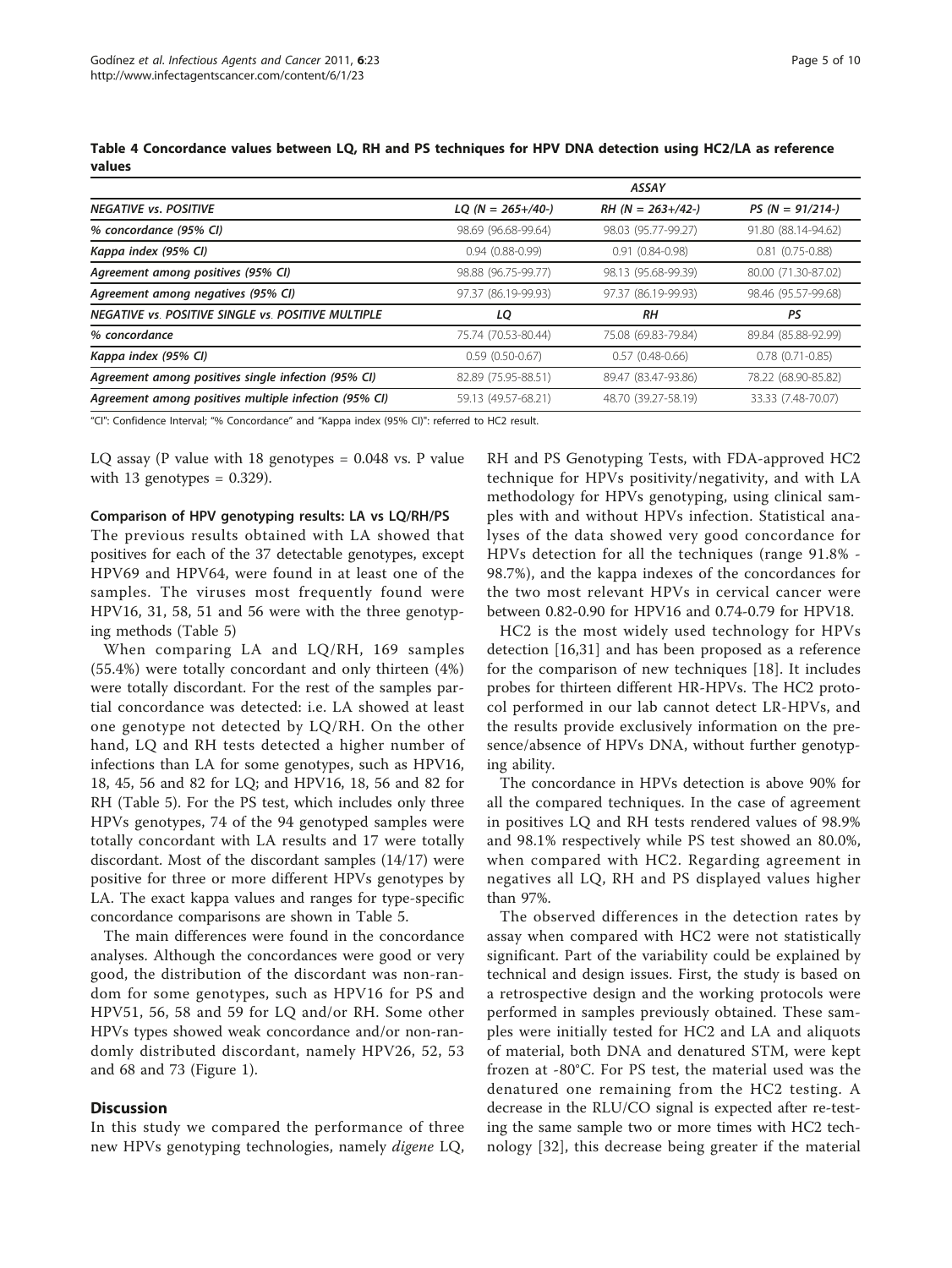|                  | GENOTYPE LA vs. LQ/RH |                 | LQ                         |                      |                 | RΗ                         |                      | LA vs. PS      |                | PS                         |                      |
|------------------|-----------------------|-----------------|----------------------------|----------------------|-----------------|----------------------------|----------------------|----------------|----------------|----------------------------|----------------------|
|                  | (n)                   | (n)             | kappa<br>(95% CI)          | McNemar's<br>p-value | (n)             | kappa (95% CI)             | McNemar's<br>p-value | (n)            | (n)            | kappa<br>(95% CI)          | McNemar's<br>p-value |
| <b>HPV 16</b>    | 90                    | 93              | 0.898<br>$(0.845 - 0.952)$ | 0.581                | 91              | 0.898<br>$(0.844 - 0.952)$ | 1.000                | 90             | 73             | 0.825<br>$(0.753 - 0.896)$ | 0.000                |
| <b>HPV 16 SI</b> | 36                    | 51              | 0.720<br>$(0.608 - 0.832)$ | 0.001                | 60              | 0.658<br>$(0.543 - 0.772)$ | 0.000                | 81             | 69             | 0.806<br>$(0.728 - 0.883)$ | 0.017                |
| <b>HPV 16 MI</b> | 54                    | 42              | 0.581<br>$(0.455 - 0.707)$ | 0.058                | 31              | 0.473<br>$(0.335 - 0.611)$ | 0.000                | 9              | $\overline{4}$ | 0.452<br>$(0.114 - 0.790)$ | 0.125                |
| <b>HPV 18</b>    | 20                    | 25              | 0.736<br>$(0.588 - 0.885)$ | 0.227                | 22              | 0.795<br>$(0.658 - 0.933)$ | 0.727                | 20             | 14             | 0.751<br>$(0.586 - 0.916)$ | 0.070                |
| <b>HPV 18 SI</b> | 5                     | 8               | 0.607<br>$(0.292 - 0.923)$ | 0.375                | 9               | 0.562<br>$(0.249 - 0.876)$ | 0.219                | 13             | 12             | 0.708<br>$(0.502 - 0.914)$ | 1.000                |
| <b>HPV 18 MI</b> | 15                    | 17              | 0.538<br>$(0.324 - 0.752)$ | 0.791                | 13              | 0.626<br>$(0.412 - .840)$  | 0.754                | 7              | $\overline{2}$ | 0.439<br>$(0.035 - 0.842)$ | 0.063                |
| <b>HPV 45</b>    | 9                     | 11              | 0.897<br>$(0.754 - 1.000)$ | 0.500                | 9               | 0.886<br>$(0.728 - 1.000)$ | 1.000                | 9              | 8              | 0.818<br>$(0.617 - 1.000)$ | 1.000                |
| HPV45 SI         | 5                     | 6               | 0.907<br>$(0.727 - 1.000)$ | 1.000                | 5               | 1.00<br>$(1.000 - 1.000)$  | 1.000                | 7              | 6              | 0.921<br>$(0.768 - 1.000)$ | 1.000                |
| <b>HPV 45 MI</b> | $\overline{4}$        | 5               | 0.662<br>$(0.302 - 1.000)$ | 1.000                | $\overline{4}$  | 0.747<br>$(0.408 - 1.000)$ | 1.000                | $\overline{2}$ | $\overline{2}$ | 0.497<br>$(0.000 - 1.000)$ | 1.000                |
| <b>HPV 31</b>    | 41                    | 39              | 0.885<br>$(0.806 - 0.963)$ | 0.727                | 36              | 0.837<br>$(0.742 - 0.931)$ | 0.227                |                |                |                            |                      |
| <b>HPV 58</b>    | 36                    | 26              | 0.821<br>$(0.714 - 0.928)$ | 0.020                | 23              | 0.757<br>$(0.632 - 0.882)$ | 0.000                |                |                |                            |                      |
| <b>HPV 51</b>    | 34                    | 28              | 0.785<br>$(0.667 - 0.902)$ | 0.146                | 21              | 0.702<br>$(0.561 - 0.843)$ | 0.001                |                |                |                            |                      |
| <b>HPV 52</b>    | 33                    | 21              | 0.474<br>$(0.304 - 0.645)$ | 0.029                | 21              | 0.515<br>$(0.347 - 0.683)$ | 0.023                |                |                |                            |                      |
| <b>HPV 66</b>    | 28                    | 27              | 0.820<br>$(0.706 - 0.935)$ | 1.000                | 23              | 0.808<br>$(0.686 - 0.930)$ | 0.180                |                |                |                            |                      |
| <b>HPV 53</b>    | 28                    | 11              | 0.486<br>$(0.293 - 0.679)$ | 0.000                | 8               | 0.421<br>$(0.221 - 0.621)$ | 0.000                |                |                |                            |                      |
| <b>HPV 39</b>    | 25                    | 17              | 0.796<br>$(0.659 - 0.933)$ | 0.008                | 17              | 0.745<br>$(0.594 - 0.896)$ | 0.021                |                |                |                            |                      |
| <b>HPV 33</b>    | 21                    | 22              | 0.825<br>$(0.698 - 0.952)$ | 1.000                | 20              | 0.869<br>$(0.756 - 0.982)$ | 1.000                |                |                |                            |                      |
| <b>HPV 56</b>    | 21                    | 29              | 0.739<br>$(0.599 - 0.880)$ | 0.039                | 28              | 0.756<br>$(0.618 - 0.894)$ | 0.065                |                |                |                            |                      |
| <b>HPV 59</b>    | 20                    | 10 <sup>°</sup> | 0.651<br>$(0.452 - 0.851)$ | 0.002                | 10 <sup>2</sup> | 0.651<br>$(0.452 - 0.851)$ | 0.002                |                |                |                            |                      |
| <b>HPV 35</b>    | 12                    | 11              | 0.955<br>$(0.866 - 1.000)$ | 1.000                | 9               | 0.852<br>$(0.688 - 1.000)$ | 0.250                |                |                |                            |                      |
| <b>HPV 68</b>    | 10                    | 9               | 0.620<br>$(0.360 - 0.879)$ | 1.000                | 10              | 0.586<br>$(0.326 - 0.847)$ | 1.000                |                |                |                            |                      |
| <b>HPV 73</b>    | 9                     | $\overline{4}$  | 0.608<br>$(0.295 - 0.922)$ | 0.063                | $\overline{2}$  | 0.357<br>$(0.000 - 0.717)$ | 0.016                |                |                |                            |                      |
| <b>HPV 82</b>    | $\overline{4}$        | 6               | 0.594<br>$(0.231 - 0.956)$ | 0.625                | 6               | 0.797<br>$(0.522 - 1.000)$ | 0.500                |                |                |                            |                      |
| <b>HPV 26</b>    | $\overline{2}$        | 2               | 0.497<br>$(0.000 - 1.000)$ | 1.000                | 1               | 0.665<br>$(0.048 - 1.000)$ | 1.000                |                |                |                            |                      |

<span id="page-5-0"></span>Table 5 Concordance values by techniques and HPV type

"n": Number of cases HPV type-specific positive; "CI": Confidence interval.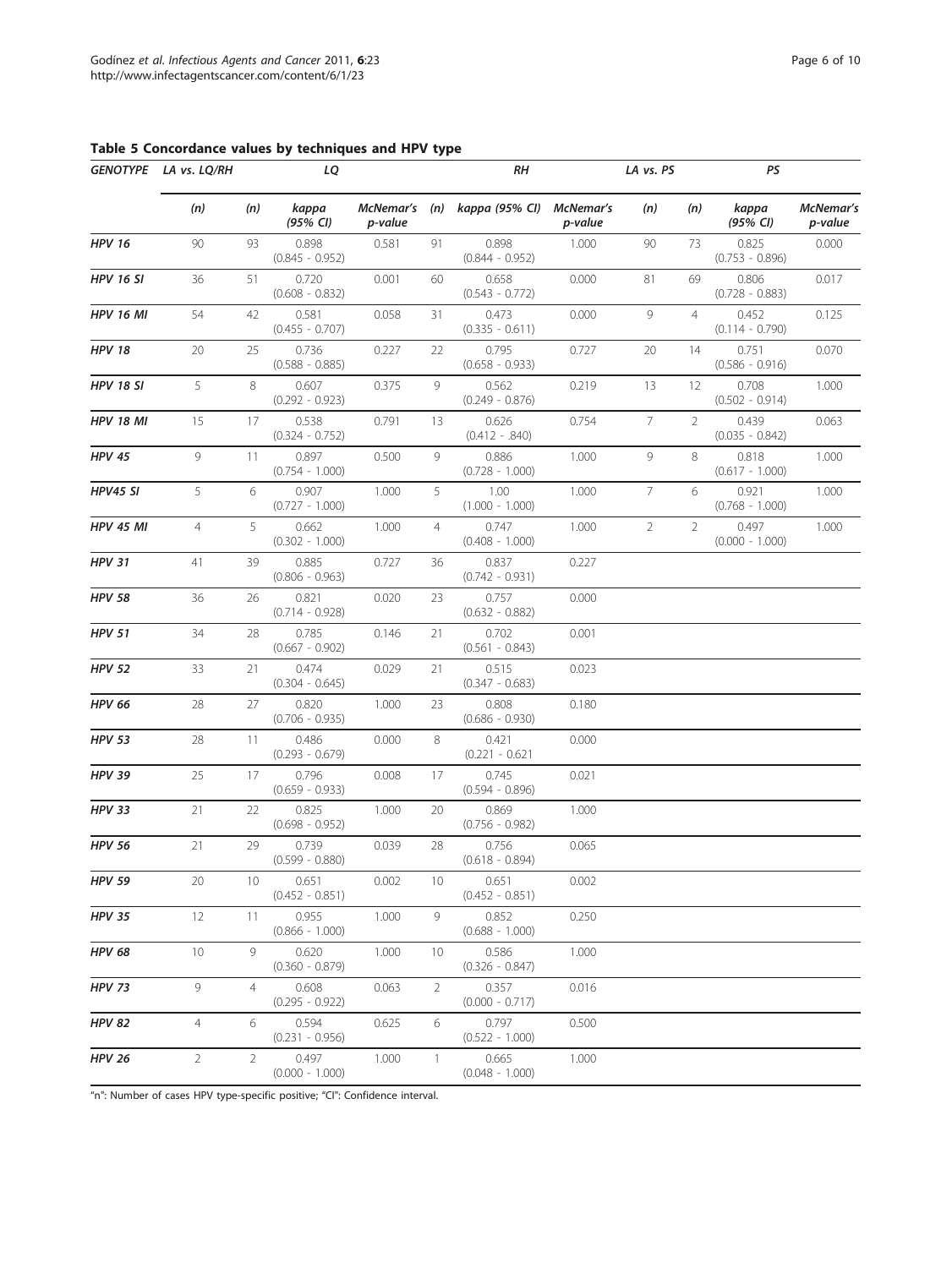<span id="page-6-0"></span>

has undergone freeze-thaw cycles. Since both HC2 and PS tests are hybridization-based it may be arguable that they may suffer from the same limitations, which could explain the relative low detection rate of the PS test. No other comparative study with PS test has been published, neither prospective nor retrospective, and the loss in performance should be further studied. For RH and LQ tests, re-extracted DNA was amplified for genotyping. LQ and RH are PCR-based test so that even if the quality and/or the amount of the DNA is not totally preserved, the amplification protocol may still achieve detection rates similar to those with HC2- based tests.

Second, regarding the technical part, two closelyrelated issues should be considered for the PCR-based tests. On the one hand, DNA quality and purity is a key point in the PCR-based protocols [\[33](#page-8-0)] and different isolation procedures may suit best different PCR amplification systems. For PGMY09/11 and GP5+/6+ amplifications, DNA was extracted with silica filterbased commercial kits, ensuring enough purity and quality for downstream applications. On the other hand, two different sets of primers were used and differential assay sensitivity HPV type-specific cannot be excluded. The PGMY9/11 primer set used in LA generates an amplicon of 450 bp, which encompasses the 150 bp

amplicon generated with the GP5+/6+ primer set used in LQ and RH tests. Longer amplimers are more sensitive to DNA nicks and fragmentation. This could explain in our case, the higher detection rate of HPV16, 18, 45, 56 and 82 in LQ or RH with respect to LA (3% and 1% higher detection rates for HPV16 using LQ and RH, respectively; 25% and 10% for HPV18). Finally, simultaneous amplification of multiple targets using degenerate primers implies that different HPVs DNA templates compete with each other and with different affinities for the primers. This competition can lead to biases in the results, as has been previously described for HPV16 [\[27\]](#page-8-0). In our study, all samples positive for HPV16 and HPV18 with LQ and RH but that had tested negative for both viruses with LA corresponded to multiple infections. We interpret therefore these differences as arising from primers mismatch and from competition between genotypes present in the sample [\[34](#page-8-0)].

The proportion of multiple infections detected with LA is higher than with LQ or RH techniques, even after correcting for the different number of genotypes included in the determination (Table [3](#page-3-0)). Similar findings on the power of LA to identify higher rates of multiple infections as well as to detect a larger number of genotypes in the multiple infections had been previously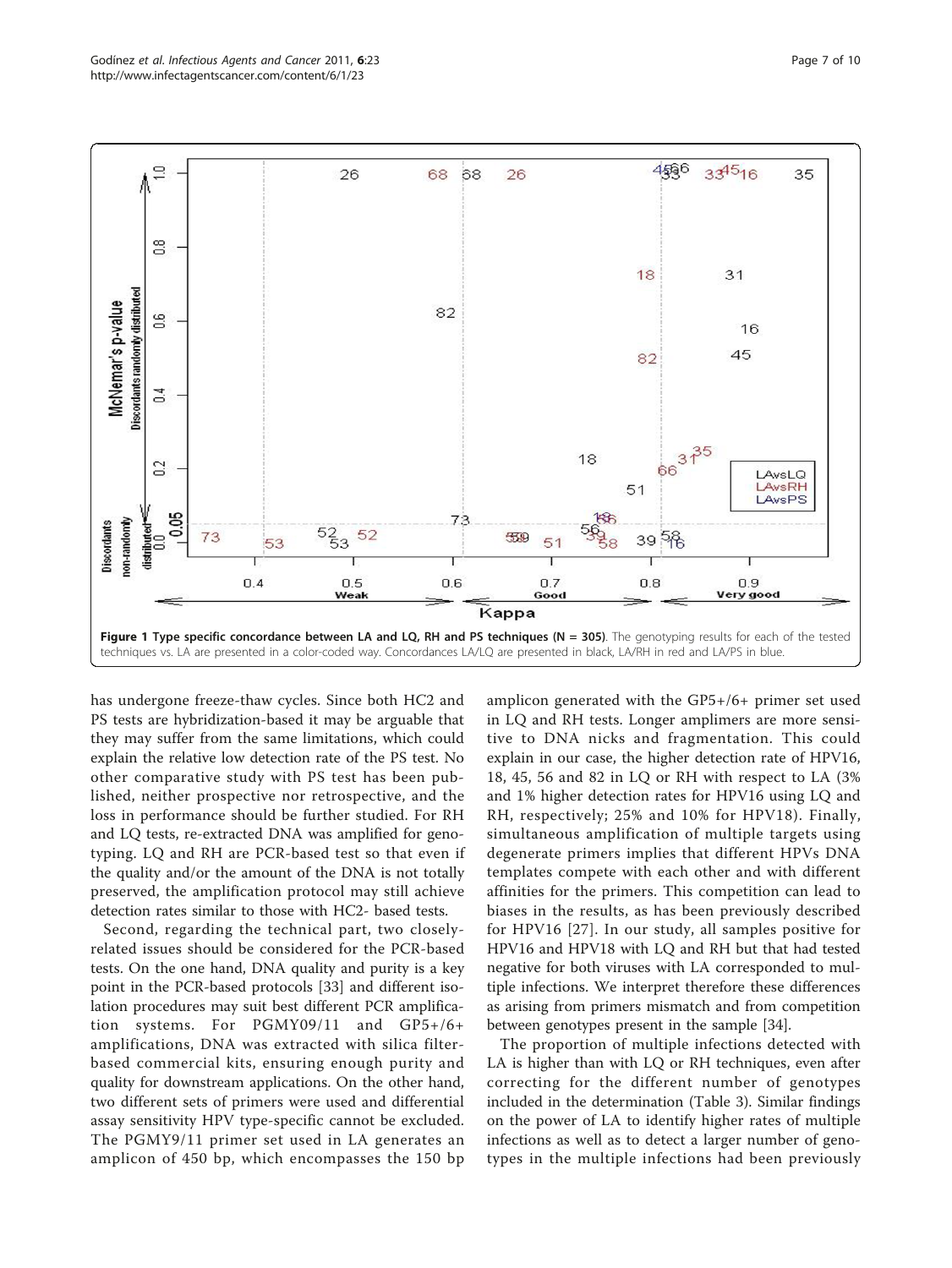reported [[12\]](#page-8-0). The clinical relevance of this increased ability to reveal multiple infections still needs to be clarified, as it is also the case for the implications of multiple infections in clinical prognosis. The LQ, RH and PS tests have been developed for clinical settings with the aim of identifying only medically relevant infections [[35\]](#page-9-0). For this purpose, their sensitivity cut-off values lay a higher range than that of LA. As an example, in the case of HPV 58 and HPV59, LA shows lower detection levels for these genotypes than for the rest of detectable genotypes (185 copies/mL and 53 copies/mL respectively). The LQ cut-off value used was the one supplied and recommended by the Luminex software (100 Median Fluorescence Intensity, MFI). Cut-off values as low as 30 MFI have been demonstrated to be useful for HPVs detection, with the trade-off of a concomitant increase in HPVs detection rate [[25](#page-8-0)].

Despite of the good concordances showed in our study, some differences were found in the agreement of the detection rates. Figure [1](#page-6-0) shows the graphic representation of the Kappa value-McNemar's p-value relation for each genotype when the techniques are compared. Here we could see how HPV genotypes detected with good concordance between techniques and randomly distributed discordant appeared in the right side of the graphic (e.g. HPV16, 33, 35 and 45). When moving to lower values of Kappa and McNemar, we could find genotypes in the "Weak concordance - Discordant not random" region of the graphic (e.g. HPV52, 53 and 73). For HPV52 and 53, technical issues could explain these mismatches. Thus, LA tends to overestimate the detection rate of HPV52 because of the cross-reactivity with other probes in the stripe (e.g. HPV33, 35 and 58). In our case, LA detected 33 HPV52 infections, while LQ and RH systems detected 21 infections each. For HPV53, false negativity has been reported when using the GP primer set [\[36](#page-9-0)], as in our case (28 LA vs. 11 LQ vs. 8 RH)

In technical terms, the tests are comparable according to their requirements in sample and in working time. The required sample amount for PCR-based protocols is the same, 10 μL DNA. Furthermore, in the case of LQ and RH, the same PCR product can be used for both tests: LQ detection just needs 4 μL of the amplimer, and RH requires 10  $\mu$ L. On the other hand, a larger amount of sample is needed for PS test, namely  $3 \times 75$  µL per sample. This can be a limitation for the process, as the samples are supposed to be first analyzed by HC2 (75 μL per sample) and then genotyped by PS. If the protocol needs to be repeated, the remaining material may not be enough.

Regarding working time, LQ system was the one offering the best ratio samples analyzed/time invested; up to 96 samples could be analyzed in a two hours protocol. For the same amount of analyzed samples, LA and RH tests needed to be performed three times, amounting up to six hours. PS required the same time as HC2, but only 28 samples could be analyzed per protocol, so three different plates might be analyzed for obtaining results of 96 samples.

In conclusion, LQ, RH and PS tests showed an overall good concordance for HPVs detection when compared with the FDA approved HR-HC2 system. The three tests displayed type-specific differences with LA genotyping, with PS showing the highest discordance. LQ and RH rendered lower detection rate for multiple infections than LA genotyping. However, our understanding of the clinical significance of multiple HPVs infections is still incomplete and therefore the relevance of the lower ability to detect multiple infections needs to be evaluated.

#### Acknowledgements

We want to thank Raquel Ibáñez for her support in obtaining the samples and the related clinical information. We also would like to thank Vanesa Camón, Ana Esteban, Yolanda Florencia and Mónica Olivera for their technical support. The contribution of Cristina Rajo in the preparation of the manuscript is also deeply recognized. JMG is funded by a Red Temática de Investigación Cooperativa en Cáncer - RTICC grant (RD06/0020/0095). The study has been partially supported by public grants from the Instituto de Salud Carlos III (Spanish Ministry of Health) (grant references: RTICC RD06/0020/0095 and CIBERESP), from the Agència de Gestió d'Ajuts Universitaris i de Recerca (grant references: AGAUR 2005SGR 00695 and 2009SGR126), and by an unrestricted grant from Qiagen. Roche kindly provided the LA reagents. The companies had no role in the interpretation of the results or in the preparation of this manuscript. The present work was performed at: Unit of Infections and Cancer (UNIC), Cancer Epidemiology Research Program (CERP), Catalan Institute of Oncology (ICO), L'Hospitalet de Llobregat (Barcelona), Spain.

#### Author details

<sup>1</sup>Unit of Infections and Cancer (UNIC), Cancer Epidemiology Research Program (CERP), IDIBELL. Catalan Institute of Oncology (ICO), (Gran Via 199- 203), l'Hospitalet de Llobregat (08907, Barcelona), Spain. <sup>2</sup>Pathology Department, Hospital Universitari de Bellvitge-IDIBELL (Feixa Llarga s/n), l'Hospitalet de Llobregat (08907, Barcelona), Spain. <sup>3</sup>Pathology Department. Doctor Josep Trueta Universitary Hospital - ICO, (Avda. França s/n), Girona (17007), Spain. <sup>4</sup>Pathology Department. Hospital General de l'Hospitalet (Av. De Josep, Molins s/n), l'Hospitalet de Llobregat (08906, Barcelona), Spain. Molecular Biology and Research Section, Hospital de Tortosa Verge de la, Cinta, Institut d'Investigació Sanitària Pere Virgili (IISPV), Universitat, Rovira i Virgili (URV) (C/de les Esplanetes, 14) Tortosa (43500) Spain. <sup>6</sup>Consorcio de Investigación Biomédica En Red en Epidemiología y Salud, Pública, (CIBERESP), Spain.

#### Authors' contributions

JMG conceived the study, participated in the design and coordination, and drafted the manuscript. ST participated in the design of the study and performed the statistical analyses. NB, JMC, MA and ML participated in the design of the study and in samples and data collection. IGB participated in the design and coordination of the study. FXB participated in the design and coordination of the study. SdS conceived the study and participated in the design and coordination. All authors contributed to the final draft of the manuscript. All authors read and approved the final manuscript.

#### Competing interests

JMG, FXB and SdS have received occasional travel fund to attend conferences/symposia/meetings by Qiagen.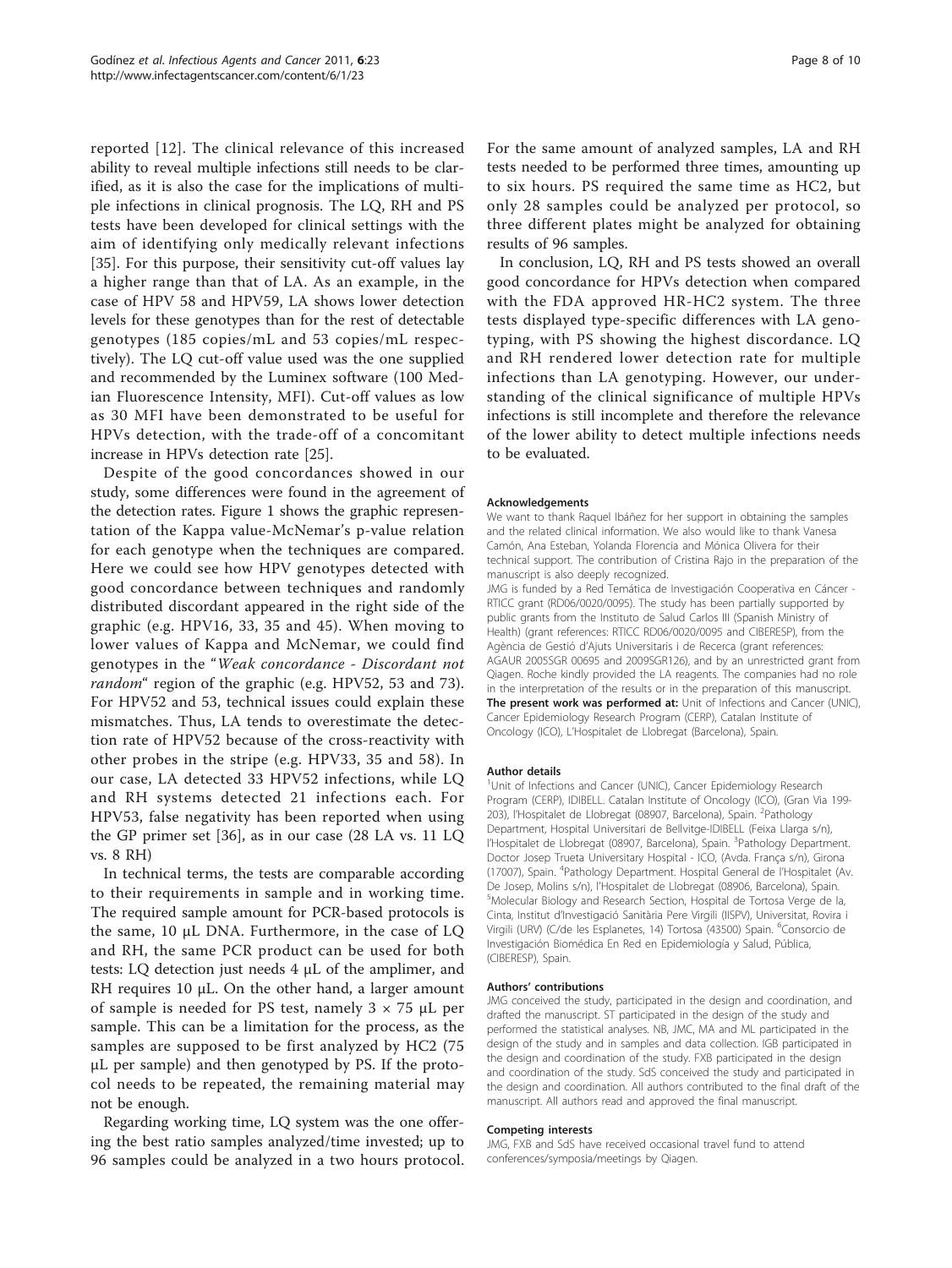<span id="page-8-0"></span>Received: 26 September 2011 Accepted: 18 November 2011 Published: 18 November 2011

#### References

- 1. Walboomers JM, Jacobs MV, Manos MM, Bosch FX, Kummer JA, Shah KV, Snijders PJ, Peto J, Meijer CJ, Muñoz N: [Human papillomavirus is a](http://www.ncbi.nlm.nih.gov/pubmed/10451482?dopt=Abstract) [necessary cause of invasive cervical cancer worldwide.](http://www.ncbi.nlm.nih.gov/pubmed/10451482?dopt=Abstract) J Pathol 1999, 189(1):12-9.
- Last access. 2011 [[http://www.who.int/hpvcentre/en/\]](http://www.who.int/hpvcentre/en/).
- 3. Aubin F, Prétet JL, Jacquard AC, Saunier M, Carcopino X, Jaroud F, Pradat P, Soubeyrand B, Leocmach Y, Mougin C, Riethmuller D, EDiTH Study Group: [Human papillomavirus genotype distribution in external acuminata](http://www.ncbi.nlm.nih.gov/pubmed/18637758?dopt=Abstract) [condylomata: a Large French National Study \(EDiTH IV\).](http://www.ncbi.nlm.nih.gov/pubmed/18637758?dopt=Abstract) Clin Infect Dis 2008, 47(5):610-5.
- 4. De Vuyst H, Clifford GM, Nascimento MC, Madeleine MM, Franceschi S: [Prevalence and type distribution of human papillomavirus in carcinoma](http://www.ncbi.nlm.nih.gov/pubmed/19115209?dopt=Abstract) [and intraepithelial neoplasia of the vulva, vagina and anus: a meta](http://www.ncbi.nlm.nih.gov/pubmed/19115209?dopt=Abstract)[analysis.](http://www.ncbi.nlm.nih.gov/pubmed/19115209?dopt=Abstract) Int J Cancer 2009, 124(7):1626-36.
- 5. Miralles-Guri C, Bruni L, Cubilla AL, Castellsagué X, Bosch FX, de Sanjosé S: [Human papillomavirus prevalence and type distribution in penile](http://www.ncbi.nlm.nih.gov/pubmed/19706632?dopt=Abstract) [carcinoma.](http://www.ncbi.nlm.nih.gov/pubmed/19706632?dopt=Abstract) J Clin Pathol 2009, 62(10):870-8.
- 6. Bernard HU, Burk RD, Chen Z, van Doorslaer K, Hausen H, de Villiers EM: [Classification of papillomaviruses \(PVs\) based on 189 PV types and](http://www.ncbi.nlm.nih.gov/pubmed/20206957?dopt=Abstract) [proposal of taxonomic amendments.](http://www.ncbi.nlm.nih.gov/pubmed/20206957?dopt=Abstract) Virology 2010, 401(1):70-9.
- 7. Muñoz N, Bosch FX, de Sanjosé S, Herrero R, Castellsagué X, Shah KV, Snijders PJ, Meijer CJ: [International Agency for Research on Cancer](http://www.ncbi.nlm.nih.gov/pubmed/12571259?dopt=Abstract) [Multicenter Cervical Cancer Study Group Epidemiologic classification of](http://www.ncbi.nlm.nih.gov/pubmed/12571259?dopt=Abstract) [human papillomavirus types associated with cervical cancer.](http://www.ncbi.nlm.nih.gov/pubmed/12571259?dopt=Abstract) N Engl J Med 2003, 348(6):518-27.
- de Sanjosé S, Quint WG, Alemany L, Geraets DT, Klaustermeier JE, Lloveras B, Tous S, Felix A, Bravo LE, Shin HR, Vallejos CS, de Ruiz PA, Lima MA, Guimera N, Clavero O, Alejo M, Llombart-Bosch A, Cheng-Yang C, Tatti SA, Kasamatsu E, Iljazovic E, Odida M, Prado R, Seoud M, Grce M, Usubutun A, Jain A, Suarez GA, Lombardi LE, Banjo A, Menéndez C, Domingo EJ, Velasco J, Nessa A, Chichareon SC, Qiao YL, Lerma E, Garland SM, Sasagawa T, Ferrera A, Hammouda D, Mariani L, Pelayo A, Steiner I, Oliva E, Meijer CJ, Al-Jassar WF, Cruz E, Wright TC, Puras A, Llave CL, Tzardi M, Agorastos T, Garcia-Barriola V, Clavel C, Ordi J, Andújar M, Castellsagué X, Sánchez GI, Nowakowski AM, Bornstein J, Muñoz N, Bosch FX, Retrospective International Survey and HPV Time Trends Study Group: [Human papillomavirus genotype attribution in](http://www.ncbi.nlm.nih.gov/pubmed/20952254?dopt=Abstract) [invasive cervical cancer: a retrospective cross-sectional worldwide study.](http://www.ncbi.nlm.nih.gov/pubmed/20952254?dopt=Abstract) Lancet Oncol 2010, 11(11):1048-56.
- 9. Lacey CJ, Lowndes CM, Shah KV: Chapter 4: Burden and management of non-cancerous HPV-related conditions: HPV-6/11 disease. Vaccine 2006, 24(Suppl 3):S3/35-41.
- 10. Quinn M, Babb P, Jones J, Allen E: [Effect of screening on incidence of and](http://www.ncbi.nlm.nih.gov/pubmed/10102852?dopt=Abstract) [mortality from cancer of cervix in England: evaluation based on](http://www.ncbi.nlm.nih.gov/pubmed/10102852?dopt=Abstract) [routinely collected statistics.](http://www.ncbi.nlm.nih.gov/pubmed/10102852?dopt=Abstract) BMJ 1999, 318(7188):904-8.
- 11. Peto J, Gilham C, Deacon J, Taylor C, Evans C, Binns W, Haywood M, Elanko N, Coleman D, Yule R, Desai M: [Cervical HPV infection and](http://www.ncbi.nlm.nih.gov/pubmed/15292939?dopt=Abstract) [neoplasia in a large population-based prospective study: the](http://www.ncbi.nlm.nih.gov/pubmed/15292939?dopt=Abstract) [Manchester cohort.](http://www.ncbi.nlm.nih.gov/pubmed/15292939?dopt=Abstract) Br J Cancer 2004, 91(5):942-53.
- 12. Castle PE, Porras C, Quint WG, Rodriguez AC, Schiffman M, Gravitt PE, González P, Katki HA, Silva S, Freer E, Van Doorn LJ, Jiménez S, Herrero R, Hildesheim A, CVT Group: [Comparison of two PCR-based human](http://www.ncbi.nlm.nih.gov/pubmed/18716224?dopt=Abstract) [papillomavirus genotyping methods.](http://www.ncbi.nlm.nih.gov/pubmed/18716224?dopt=Abstract) J Clin Microbiol 2008, 46(10):3437-45.
- 13. Meijer CJ, Snijders PJ, Cstle PE: Clinical utility of HPV genotyping. Ginecol Oncol 2006, 103(1):12-7.
- 14. Poljak M, Kocjan BJ: [Commercially available assays for multiplex detection](http://www.ncbi.nlm.nih.gov/pubmed/20954880?dopt=Abstract) [of alpha human papillomaviruses.](http://www.ncbi.nlm.nih.gov/pubmed/20954880?dopt=Abstract) Expert Rev Anti Infect Ther 2010, 8(10):1139-62.
- 15. Dillner J, Rebolj M, Birembaut P, Petry KU, Szarewski A, Munk C, de Sanjose S, Naucler P, Lloveras B, Kjaer S, Cuzick J, van Ballegooijen M, Clavel C, Iftner T: [Joint European Cohort Study. Long term predictive](http://www.ncbi.nlm.nih.gov/pubmed/18852164?dopt=Abstract) [values of cytology and human papillomavirus testing in cervical cancer](http://www.ncbi.nlm.nih.gov/pubmed/18852164?dopt=Abstract) [screening: joint European cohort study.](http://www.ncbi.nlm.nih.gov/pubmed/18852164?dopt=Abstract) BMJ 2008, 337:a1754.
- 16. Kitchener HC, Almonte M, Thomson C, Wheeler P, Sargent A, Stoykova B, Gilham C, Baysson H, Roberts C, Dowie R, Desai M, Mather J, Bailey A, Turner A, Moss S, Peto J: [HPV testing in combination with liquid-based](http://www.ncbi.nlm.nih.gov/pubmed/19540162?dopt=Abstract)

[cytology in primary cervical screening \(ARTISTIC\): a randomised](http://www.ncbi.nlm.nih.gov/pubmed/19540162?dopt=Abstract) [controlled trial.](http://www.ncbi.nlm.nih.gov/pubmed/19540162?dopt=Abstract) Lancet Oncol 2009, 10(7):672-82.

- 17. Castle PE, Wheeler CM, Solomon D, Schiffman M, Peyton CL, ALTS Group: [Interlaboratory reliability of Hybrid Capture 2.](http://www.ncbi.nlm.nih.gov/pubmed/15323141?dopt=Abstract) Am J Clin Pathol 2004, 122(2):238-45.
- 18. Meijer CJ, Berkhof J, Castle PE, Hesselink AT, Franco EL, Ronco G, Arbyn M, Bosch FX, Cuzick J, Dillner J, Heideman DA, Snijders PJ: [Guidelines for](http://www.ncbi.nlm.nih.gov/pubmed/18973271?dopt=Abstract) [human papillomavirus DNA test requirements for primary cervical](http://www.ncbi.nlm.nih.gov/pubmed/18973271?dopt=Abstract) [cancer screening in women 30 years and older.](http://www.ncbi.nlm.nih.gov/pubmed/18973271?dopt=Abstract) Int J Cancer 2009, 124(3):516-20.
- 19. Coutlée F, Rouleau D, Petignat P, Ghattas G, Kornegay JR, Schlag P, Boyle S, Hankins C, Vézina S, Coté P, Macleod J, Voyer H, Forest P, Walmsley S, Franco E: [Enhanced Detection and Typing of Human Papillomavirus](http://www.ncbi.nlm.nih.gov/pubmed/16757590?dopt=Abstract) [\(HPV\) DNA in Anogenital Samples with PGMY Primers and the Linear](http://www.ncbi.nlm.nih.gov/pubmed/16757590?dopt=Abstract) [Array HPV Genotyping Test.](http://www.ncbi.nlm.nih.gov/pubmed/16757590?dopt=Abstract) J Clin Microbiol 2006, 44:1998-2006.
- 20. Schiffman M, Wheeler CM, Dasgupta A, Solomon D, Castle PE, ALTS Group: [A comparison of a prototype PCR assay and hybrid capture 2 for](http://www.ncbi.nlm.nih.gov/pubmed/16203281?dopt=Abstract) [detection of carcinogenic human papillomavirus DNA in women with](http://www.ncbi.nlm.nih.gov/pubmed/16203281?dopt=Abstract) [equivocal or mildly abnormal papanicolaou smears.](http://www.ncbi.nlm.nih.gov/pubmed/16203281?dopt=Abstract) Am J Clin Pathol 2005, 124(5):722-32.
- 21. Schiffman M, Solomon D, Wheeler CM, Castle PE: [A comparison of linear](http://www.ncbi.nlm.nih.gov/pubmed/18483347?dopt=Abstract) [array and hybrid capture 2 for detection of carcinogenic human](http://www.ncbi.nlm.nih.gov/pubmed/18483347?dopt=Abstract) [papillomavirus and cervical precancer in ASCUS-LSIL triage study.](http://www.ncbi.nlm.nih.gov/pubmed/18483347?dopt=Abstract) Cancer Epidemiol Biomarkers Prev 2008, 17(5):1248-54.
- 22. Black CC, Bentley HA, Davis TH, Tsongalis GJ: [Use of a linear array for the](http://www.ncbi.nlm.nih.gov/pubmed/21128780?dopt=Abstract) [detection of human papillomavirus genotypes in head and neck cancer.](http://www.ncbi.nlm.nih.gov/pubmed/21128780?dopt=Abstract) Arch Pathol Lab Med 2010, 134(12):1813-7.
- 23. Kingma DW, Allen RA, Caughron SK, Melby M, Moore WE, Gillies EM, Marlar RA, Dunn TS: [Comparison of molecular methods for detection of](http://www.ncbi.nlm.nih.gov/pubmed/21051999?dopt=Abstract) [HPV in oral and oropharyngeal squamous cell carcinoma.](http://www.ncbi.nlm.nih.gov/pubmed/21051999?dopt=Abstract) Diagn Mol Pathol 2010, 19(4):218-23.
- 24. Castle PE, Sadorra M, Garcia F, Holladay EB, Kornegay J: [Pilot study of a](http://www.ncbi.nlm.nih.gov/pubmed/16971652?dopt=Abstract) [commercialized human papillomavirus \(HPV\) genotyping assay:](http://www.ncbi.nlm.nih.gov/pubmed/16971652?dopt=Abstract) [comparison of HPV risk group to cytology and histology.](http://www.ncbi.nlm.nih.gov/pubmed/16971652?dopt=Abstract) J Clin Microbiol 2006, 44(11):3915-7.
- 25. Geraets DT, Heideman DA, de Koning MN, Snijders PJ, Meijer CJ, van Doorn LJ, Quint WG: [High- throughput genotyping of high-risk HPV by](http://www.ncbi.nlm.nih.gov/pubmed/20129070?dopt=Abstract) [the digene HPV Genotyping LQ Test using GP5+/6+-PCR and xMAP](http://www.ncbi.nlm.nih.gov/pubmed/20129070?dopt=Abstract) [technology.](http://www.ncbi.nlm.nih.gov/pubmed/20129070?dopt=Abstract) J Clin Virol 2009, 46(Suppl 3):S21-26.
- 26. Geraets DT, Lenselink CH, Bekkers RL, van Doorn LJ, Quint WG, Melchers WJ: [Universal human papillomavirus genotyping by the digene HPV](http://www.ncbi.nlm.nih.gov/pubmed/21296612?dopt=Abstract) [Genotyping RH and LQ Tests.](http://www.ncbi.nlm.nih.gov/pubmed/21296612?dopt=Abstract) J Clin Virol 2011, 50(4):276-80.
- 27. Geraets DT, Heideman DA, de Koning MN, Snijders PJ, Meijer CJ, van Doorn LJ, Quint WG: [High genotyping concordance between the digene](http://www.ncbi.nlm.nih.gov/pubmed/20129069?dopt=Abstract) [HPV Genotyping RH Test and the Reverse Line Blot genotyping assay on](http://www.ncbi.nlm.nih.gov/pubmed/20129069?dopt=Abstract) [GP5+/6+-PCR products.](http://www.ncbi.nlm.nih.gov/pubmed/20129069?dopt=Abstract) J Clin Virol 2009, 46(Suppl 3):S16-20.
- 28. Seme K, Lepej SZ, Lunar MM, Iscić-Bes J, Planinić A, Kocjan BJ, Vince A, Poljak M: [Digene HPV Genotyping RH Test RUO: comparative evaluation](http://www.ncbi.nlm.nih.gov/pubmed/19683958?dopt=Abstract) [with INNO-LiPA HPV Genotyping Extra Test for detection of 18 high-risk](http://www.ncbi.nlm.nih.gov/pubmed/19683958?dopt=Abstract) [and probable high-risk human papillomavirus genotypes.](http://www.ncbi.nlm.nih.gov/pubmed/19683958?dopt=Abstract) J Clin Virol 2009, 46(2):176-9.
- 29. Landis JR, Koch GG: [The measurement of observer agreement for](http://www.ncbi.nlm.nih.gov/pubmed/843571?dopt=Abstract) [categorical data.](http://www.ncbi.nlm.nih.gov/pubmed/843571?dopt=Abstract) Biometrics 1977, 33:159-174.
- 30. Fleiss JL, Cohen J, Everitt BS: Large sample standard errors of kappa and weighted kappa. Psychological Bulletin 1969, 72:323-327.
- 31. Sankaranarayanan R, Nene BM, Shastri SS, Jayant K, Muwonge R, Budukh AM, Hingmire S, Malvi SG, Thorat R, Kothari A, Chinoy R, Kelkar R, Kane S, Desai S, Keskar VR, Rajeshwarkar R, Panse N, Dinshaw KA: [HPV](http://www.ncbi.nlm.nih.gov/pubmed/19339719?dopt=Abstract) [screening for cervical cancer in rural India.](http://www.ncbi.nlm.nih.gov/pubmed/19339719?dopt=Abstract) N Engl J Med 2009, 360(14):1385-94.
- 32. Negri G, Rigo B, Vittadello F, Egarter-Vigl E, Mian C: [Human papillomavirus](http://www.ncbi.nlm.nih.gov/pubmed/15272535?dopt=Abstract) [typing with hybrid capture II on archived liquid-based cytologic](http://www.ncbi.nlm.nih.gov/pubmed/15272535?dopt=Abstract) [specimens: is HPV typing always reproducible?](http://www.ncbi.nlm.nih.gov/pubmed/15272535?dopt=Abstract) Am J Clin Pathol 2004, 122(1):90-3.
- 33. Dunn ST, Allen RA, Wang S, Walker J, Schiffman M: [DNA extraction: an](http://www.ncbi.nlm.nih.gov/pubmed/17399803?dopt=Abstract) [understudied and important aspect of HPV genotyping using PCR-based](http://www.ncbi.nlm.nih.gov/pubmed/17399803?dopt=Abstract) [methods.](http://www.ncbi.nlm.nih.gov/pubmed/17399803?dopt=Abstract) J Virol Methods 2007, 143(1):45-54.
- 34. van Doorn LJ, Molijn A, Kleter B, Quint W, Colau B: [Highly effective](http://www.ncbi.nlm.nih.gov/pubmed/16954263?dopt=Abstract) [detection of human papillomavirus 16 and 18 DNA by a testing](http://www.ncbi.nlm.nih.gov/pubmed/16954263?dopt=Abstract) [algorithm combining broad-spectrum and type-specific PCR.](http://www.ncbi.nlm.nih.gov/pubmed/16954263?dopt=Abstract) J Clin Microbiol 2006, 44(9):3292-8.